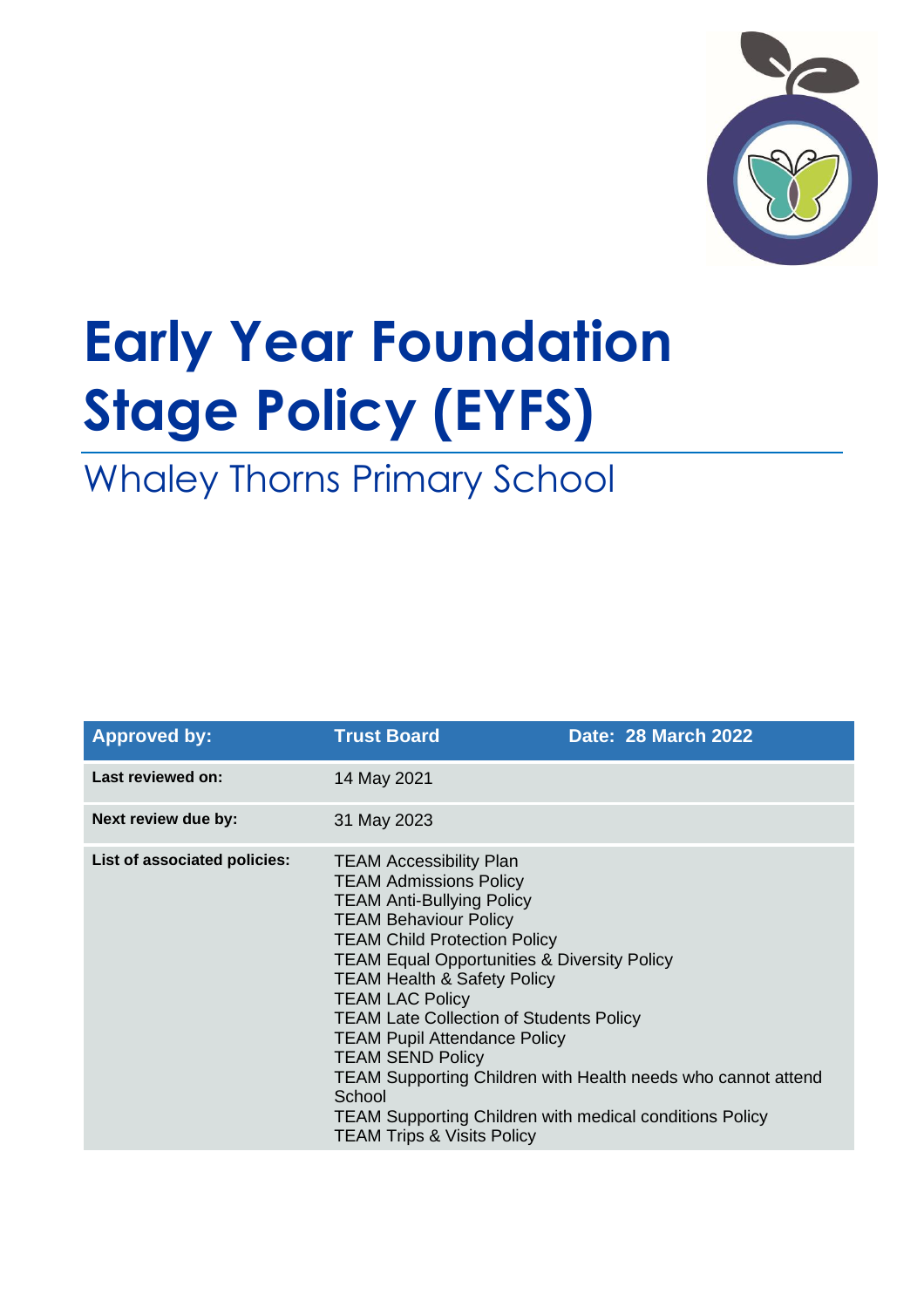# **Contents**

|  | 6.1 |  |  |  |
|--|-----|--|--|--|
|  |     |  |  |  |
|  |     |  |  |  |
|  |     |  |  |  |
|  |     |  |  |  |
|  |     |  |  |  |

#### Version History

| <b>Version</b> | <b>Date</b> | <b>Detail</b>                                                                                                                                                              | <b>Author</b> |
|----------------|-------------|----------------------------------------------------------------------------------------------------------------------------------------------------------------------------|---------------|
|                | 29.05.20    | <b>Original document</b>                                                                                                                                                   |               |
| $\mathcal{P}$  | 13.05.21    | Reviewed – Updated list of statutory policies for the EYFS. Further<br>scheduled review to reflect DfE guidance commencing 1.9.21 has been<br>scheduled (approved 25.5.21) | <b>RWA</b>    |
| 3              | 6.03.22     | Reviewed - Updated to reflect the new Statutory framework and guidance<br>for EYFS 2021 (approved 28.3.22)                                                                 | <b>RED</b>    |

## <span id="page-1-0"></span>1. Scope

This policy relates to all schools and settings across T.E.A.M Education Trust who have an Early Years Foundation Stage (EYFS) provision. It may be augmented by local statements in each school that reflect their specific approach and processes.

Within this document, the term Early Years is used to describe children within Pre-Nursery, Nursery and Reception Year Groups.

This policy is written with reference to, and to comply with, the Statutory Framework for the Early Years Foundation Stage guidance, setting the standards for learning, development and care for children from birth to five, first published 31 March 2021 and effective from 1 September 2021.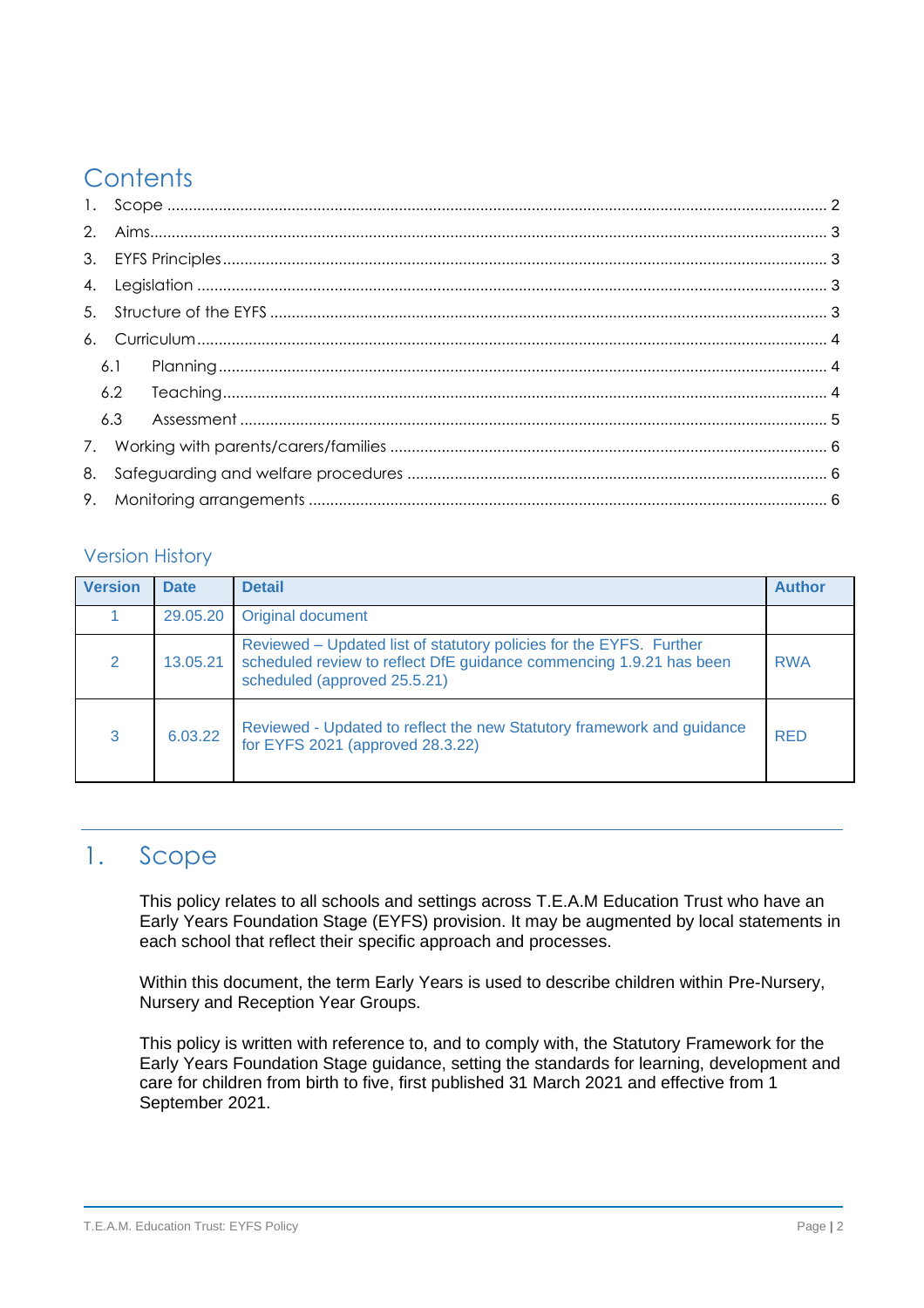## <span id="page-2-0"></span>2. Aims

This policy aims to:

- Ensure all children within the Early Years access quality learning experiences within a broad and balanced curriculum that gives them the knowledge and skills needed for good progress through school and life.
- Provide opportunities for children to engage in activities planned by adults and those that children plan or initiate themselves. (Practitioners must consider the individual needs and interests of each child, and use this information to plan a challenging and enjoyable experience in all areas of learning and development.)
- Ensure there is quality and consistency in teaching and learning so that every child experiences personal success at their own level and makes good progress.
- Promote and maintain close partnership working between practitioners, parents, carers and other professionals.
- Provide every child with the confidence to explore new learning as a result of feeling secure and valued.

## <span id="page-2-1"></span>3. EYFS Principles

The EYFS is based on four overarching principles:

- Every child is a **unique child**, who is constantly learning and can be resilient, capable, confident and self-assured
- Children learn to be strong and independent through **positive relationships**
- Children learn and develop well in **enabling environments with teaching and support from adults**, who respond to their individual interests and needs and help them to build their learning over time. Children benefit from a strong partnership between practitioners and parents and/or carers.
- The importance of **learning and development**. Children develop and learn at different rates. The framework covers the education and care of all children in early years provision, including children with special educational needs and disabilities (SEND).

Equal opportunities and inclusion are central to all we do. We are committed to ensuring that every member of the EYFS community, regardless of race, gender, disability or religion is given the same opportunities and support to reach their full potential.

## <span id="page-2-2"></span>4. Legislation

This policy is based on the requirements set out in the [2021 Statutory Framework for the](file:///C:/Users/Downloads/EYFS_framework_-_March_2021.pdf)  [Early Years Foundation Stage.](file:///C:/Users/Downloads/EYFS_framework_-_March_2021.pdf)

This document also complies with our funding agreement and articles of association.

## <span id="page-2-3"></span>5. Structure of the EYFS

Each school in discussion with the CEO/Director of Education and Achievement has autonomy over the EYFS structure and sessions it provides. Individual schools will have an EYFS statement which supports this policy and outlines the structure of its provision.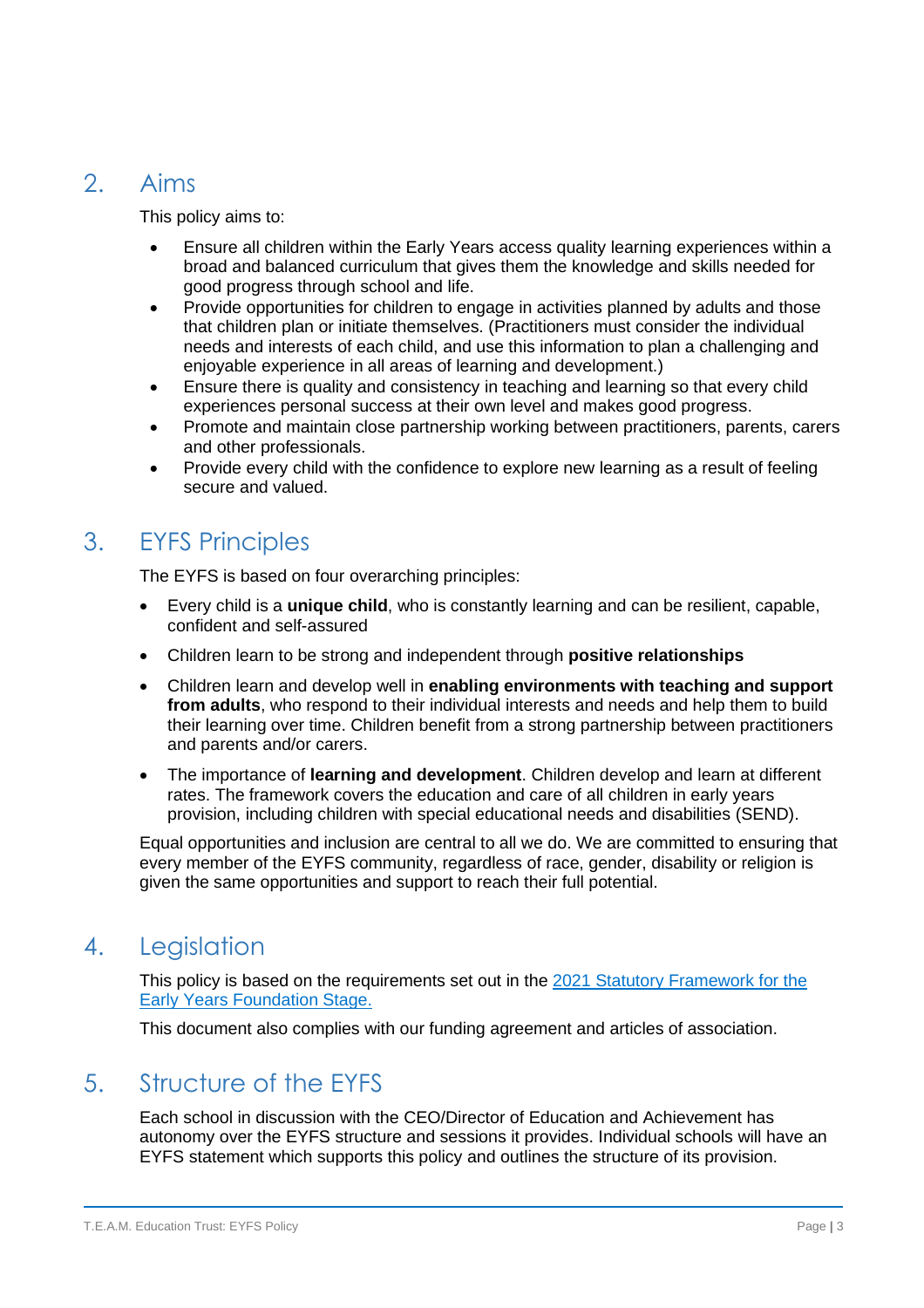## <span id="page-3-0"></span>6. Curriculum

Our Early Years settings will follow the curriculum as outlined in the 2021 statutory framework and the areas of learning to shape the educational programmes.

The EYFS framework includes 7 areas of learning and development that are equally important and inter-connected. However, 3 areas known as the prime areas are seen as particularly important for igniting curiosity and enthusiasm for learning, and for building children's capacity to learn, form relationships and thrive.

The prime areas are:

- Communication and language
- Physical development
- Personal, social and emotional development.

The prime areas are strengthened and applied through 4 specific areas:

- **Literacy**
- Mathematics
- Understanding the world
- Expressive arts and design.

The curriculum places high importance given to the development of speech and language and literacy skills throughout. In particular, our EYFS framework places a strong emphasis on storytelling, modelling, interaction and extension of vocabulary. The requirement to promote good oral health is included within our curriculum and this will be actively encouraged in all schools.

#### <span id="page-3-1"></span>6.1 Planning

Staff will plan activities and experiences for children that enable children to develop and learn effectively. In order to do this, practitioners working with the youngest children will be expected to focus strongly on the 3 prime areas.

Continuous provision will be planned to ensure a broad and balanced coverage of skills and areas, with enhanced planning ensuring pupil interests and styles of learning are considered and catered for. Teachers and key workers will plan together to ensure there are opportunities for learning to support next steps and pupil progression.

Staff will also take into account the individual needs and stage of development of each child in their care, and use this information to plan a challenging and enjoyable experience. Where a child may have a special educational need or disability, staff will consider whether specialist support is required. If specialist support is required, they will link with relevant services from other agencies.

In planning and guiding children's activities, practitioners will reflect on the different ways that children learn and include these in their practice.

#### <span id="page-3-2"></span>6.2 Teaching

Staff will decide what they want children in their setting to learn, and the most effective ways to teach it. Staff will stimulate children's interests, responding to each child's emerging needs and guide their development through warm, positive interactions coupled with secure routines for play and learning. Each area of learning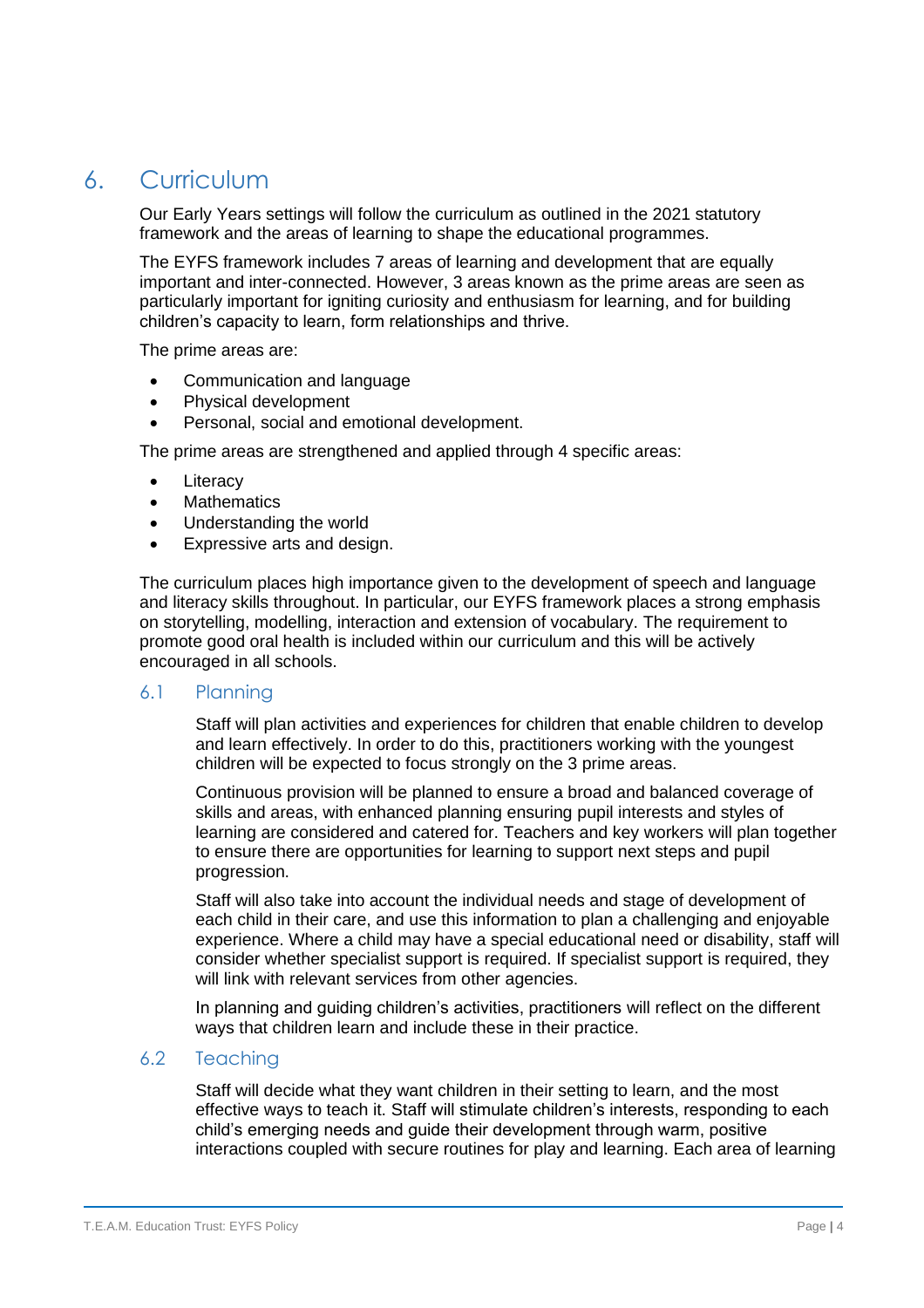and development is implemented through planned, purposeful play, and through a mix of adult-led and child-initiated activities.

As children grow older and move into the reception year, there will be a greater focus on teaching the essential skills and knowledge in the specific areas of learning. This will help children to prepare for year 1.

In planning and guiding what children learn, practitioners will reflect on the different rates at which children are developing and adjust their practice appropriately. Three characteristics of effective teaching and learning are:

- playing and exploring children investigate and experience things, and 'have a go'
- active learning children concentrate and keep on trying if they encounter difficulties, and enjoy achievements
- creating and thinking critically children have and develop their own ideas, make links between ideas, and develop strategies for doing things

#### <span id="page-4-0"></span>6.3 Assessment

At T.E.A.M. Education Trust, ongoing assessment is an integral part of the learning and development process. Practitioners will need to know children's level of achievement and interests to inform future planning and learning experiences. Practitioners will need to respond to their own day-to-day observations and that shared by parents and carers to contribute to knowledge of children's progress.

Assessment will serve children's learning and our curriculum, we will have an overview of children's progress, so that we can take further actions where needed. Assessments will not require excessive paperwork and practitioners will draw on their knowledge of the child and their own expert professional judgement.

Our aim is for the system to be proportionate and not overly burdensome.

#### 6.3.i Progress check at age two

When a child is aged between two and three, practitioners will review their progress and provide parents and/or carers with a written summary of the child's development in the 3 prime areas. This 'progress check' highlights the child's strengths and any areas where the child's progress is less than expected. If there are any significant concerns or special educational need or disability practitioners will need to plan for additional support. Staff will also liaise with other relevant health professionals and our Trust SENCO when appropriate.

#### 6.3.ii Assessment at the start of the reception year – the Reception Baseline Assessment (RBA)

The Reception Baseline Assessment (RBA) is a short assessment, taken in the first six weeks in which a child starts reception.

The statutory guidance for the administration of the RBA is set out in Annex B of the [2021 Statutory Framework for the Early Years](file:///C:/Users/Rachel.Edwardson/Downloads/EYFS_framework_-_March_2021.pdf) Foundation Stage.. The guidance covers all intakes in reception within an academic year including during autumn, spring and summer terms.

#### 6.3.iii Assessment at the end of the EYFS – the Early Years Foundation Stage Profile (EYFSP)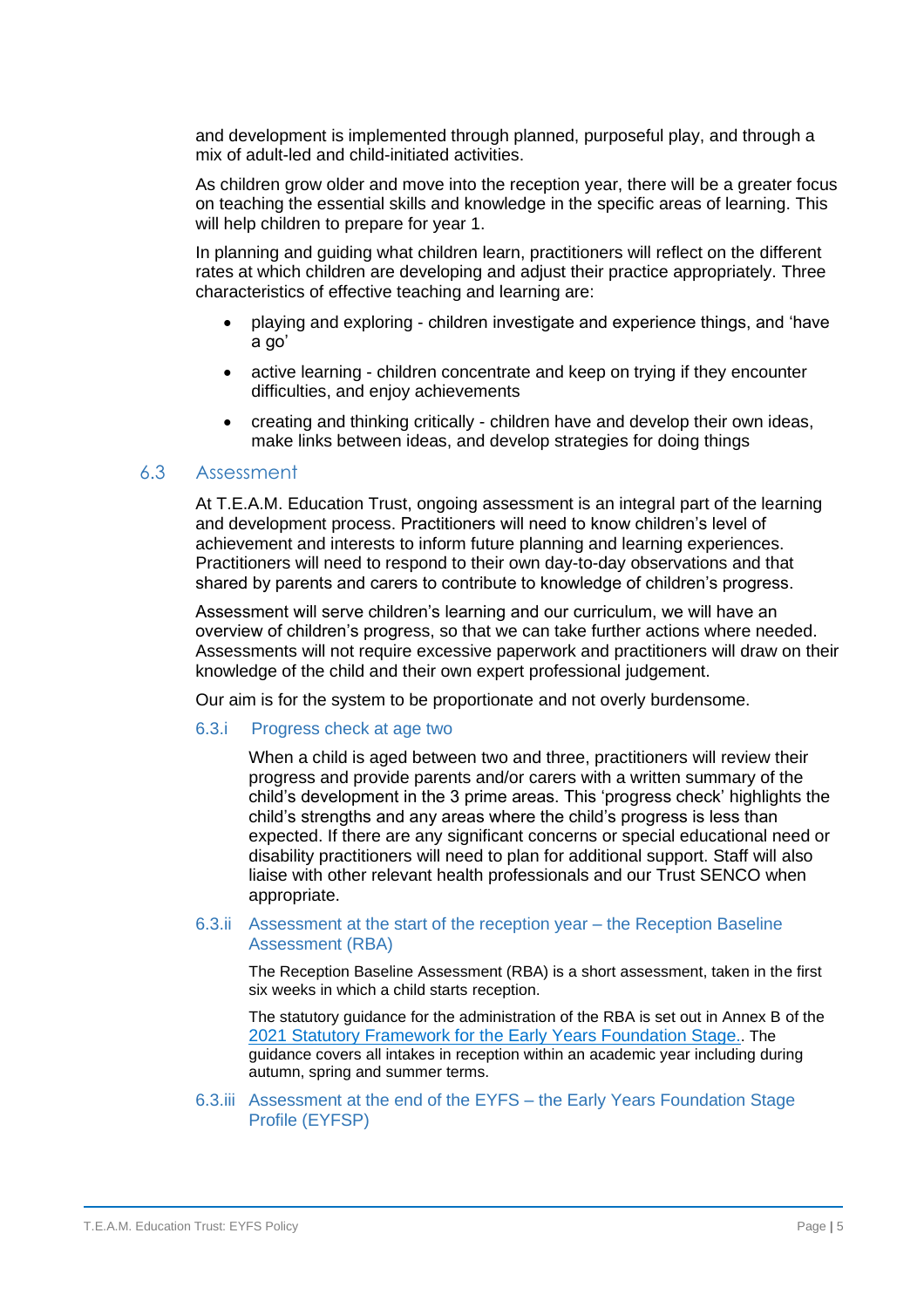In the final term of the year in which the child reaches age five, and no later than 30 June in that term, the EYFS Profile will need to be judged. Staff will complete the EYFS profile for each child including those with special educational needs or disabilities (SEND). Each child's level of development must be assessed against the early learning goals, indicating whether they are:

- Meeting expected levels of development or,
- Not yet reaching expected levels ('emerging')
	- The profile will reflect ongoing observations and discussions with parents/carers. The results of the profile will be shared with parents/carers.

## <span id="page-5-0"></span>7. Working with parents/carers/families

We recognise that children learn and develop well when there is a strong partnership between practitioners and parents/carers. Parent involvement is crucial and we learn a great deal about each child from their parents. Therefore, parental support and contribution with their child's education can make a huge difference to their overall progress and achievements. As such parents/carers will be kept up to date with their child's progress and development through a variety of sources and events.

Each child will be assigned a key person/teacher who helps to ensure that their learning and care is tailored to meet their needs. The key person/teacher will support parents/carers in guiding their child's development at home. The key person/teacher will also help families to engage with more specialist support, if appropriate.

### <span id="page-5-1"></span>8. Safeguarding and welfare procedures

Our safeguarding and welfare procedures are outlined in our Child Protection Policy.

## <span id="page-5-2"></span>9. Monitoring arrangements

This policy will be reviewed every 2 years, or as and when required due to changes in requirements. The review of this policy will be undertaken by the Director of Education & Achievement.

At every review, the policy will be shared with the Trust Board for approval where there are changes requested.